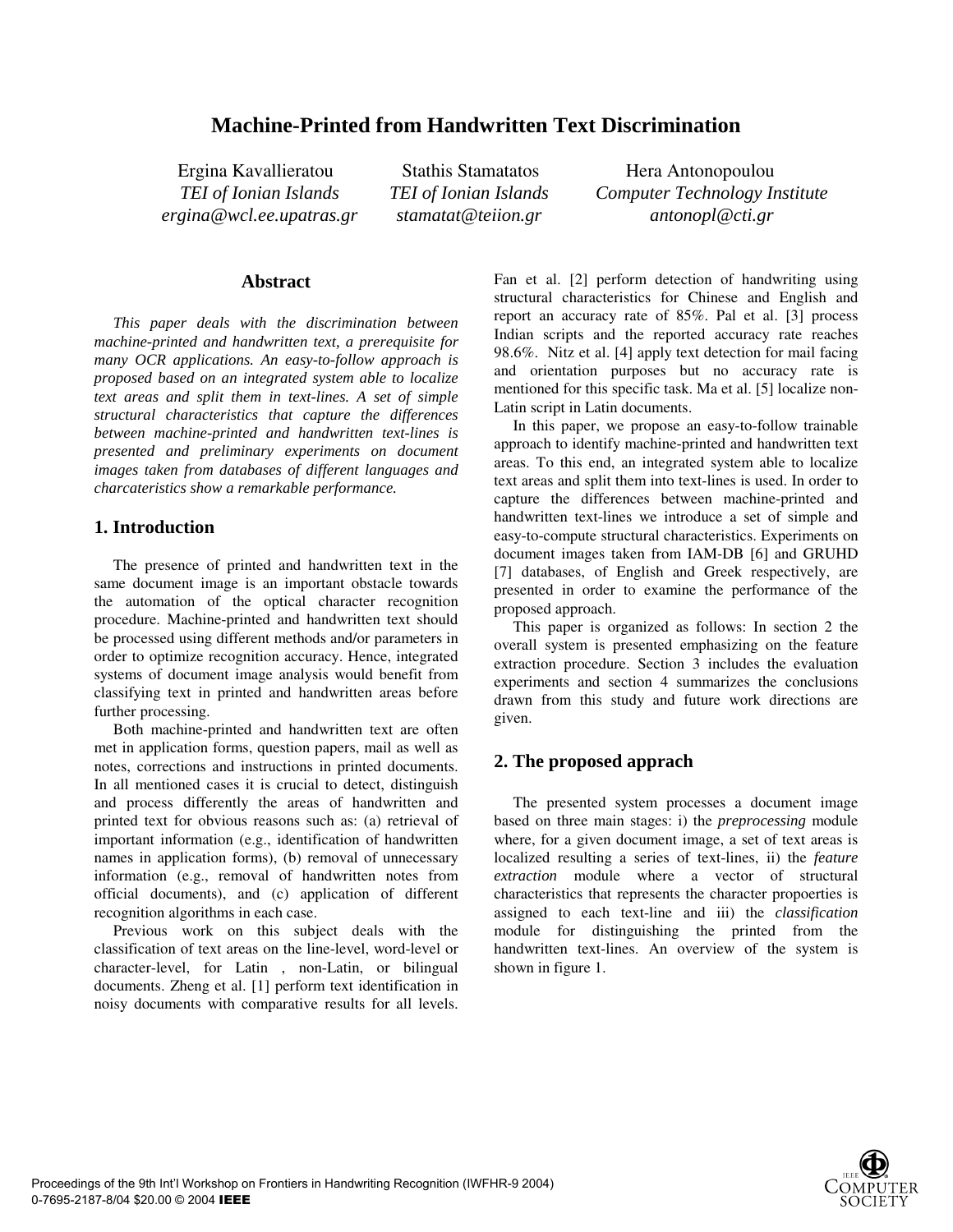

Figure 1. System layout

#### **2.1 Preprocessing**

The preprocessing stage aims at the localization and segmentation of the text areas of the document. Existing algorithms [8-10] are applied in order to extract a set of text-lines that compose the document. In this approach, it is assumed that there are no images, graphics or banners in the document.

An important preproocessing factor is the *skew angle correction*. The skew angle estimation is performed by employing its horizontal histogram and the Wigner-Ville Distribution (WVD), an approach described in detail in [8]. Specifically, the maximum intensity of the WVD of the horizontal histogram of a document image is used as the criterion for its skew angle estimation. At first, the skew angle correction algorithm is applied *on the pagelevel* providing a rough estimation for the whole page. Then, the algorithm is applied *on the text-area-level*, for fine tuning the estimation for each area. This two-step approach is necessary for two reasons: 1) in many cases the handwritten text can be of different orientation in comparison to the printed text (e.g., handwritten notes on a printed page), 2) the orientation of handwritten text may be variable within the same page.

The *discrimination and localization of text areas* is performed based on the algorithm described in [9]. Specifically, a stage of segmentation is performed where the constrained run-length algorithm (CRLA) [11], also known as 'smearing', is used. The document is segmented in smaller areas, called first-order connected components (CC). Before going further, the first-order CCs that satisfy any one of the following criteria are eliminated [12]:

(a) The area of their corresponding Bounding Boxes (BB) is lower than the value Amin=100 pixels. Those CCs are assumed to be noise.

(b) Their aspect ratio, i.e. the ratio between the width and the height of the corresponding BB, is lower than 1.0/20.0. This region, most probably, does not contain text information, e.g., a vertical line.

(c) The aspect ratio is greater than 20.0/1.0. It may be, e.g., a horizontal line.

In this study we assume that the document image contains no images but it may include vertical and horizontal strokes. Since those strokes are already limited (from the previous procedure), we expect that the remaining areas will be blocks of the same type of text, which proved to be true in our experiments.

For the *line segmentation* task, a very simple algorithm [10] was used, which is a variation of a well-known approach [13]. This variation is employed since it combines ease of implementation and high accuracy results. Summarizing, The preprocessing stage provides a set of text-lines either printed or handwritten that compose the document. Some of the text lines may contain just one word or a few words.

#### **2.2 Feature extraction**

The main idea of our approach is to take advantage of the structural properties that help humans discriminate printed from handwritten text. In more detail, the height of the printed characters is more or less stable within a textline. On the other hand, the distribution of the height of handwritten characters is quite diverse. These remarks stand also for the height of the main body of the characters as well as the height of both ascenders and descenders. Thus, the ratio of ascenders' height to main body's height and the ratio of descenders' height to main body's height is more likely to be stable in printed text and variable in handwriting.

The extraction of the feature vector of each text-line, is based on the upper–lower profile (i.e., the position of both the first and last black pixels on each column), which essentially provides an outline of the text-line. Consider that the value of the element in the *m*-th row and *n*-th column of the text line matrix is given by a function *f*:

$$
f(m,n) = a_{mn}
$$

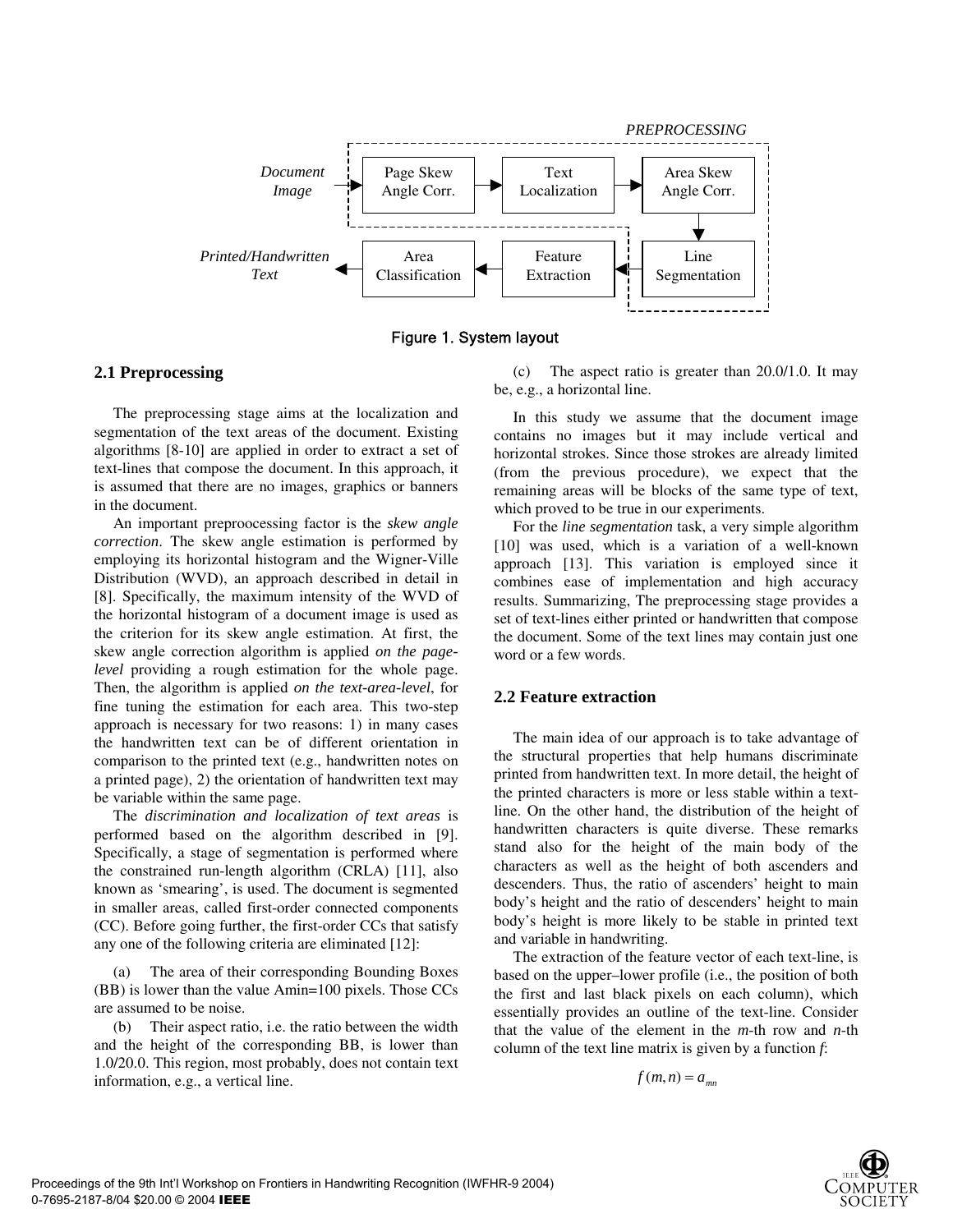

Figure 2. Examples of upper-lower profile: (a) a printed text-line, (b) its upper-lower profile, (c) the horizontal histogram of the profile, (d) a handwritten text-line, (e) its upper-lower profile, (f) the horizontal histogram of the profile,

where *αmn* takes binary values (i.e., 0 for white pixels and 1 for black pixels). The upper-lower profile *P* of an image is:

$$
P(x) = \begin{cases} (J1, J2) : \sum_{i=0}^{J1-1} f(i, x) = 0 & \text{if } \sum_{i=J2+1}^{height} f(i, x) = 0 & \text{if } \sum_{i=J2+1}^{height} f(i, x) = 0 & \text{if } \sum_{i=J2+1}^{height} f(i, x) = 0 & \text{if } \sum_{i=J2+1}^{height} f(i, x) = 0 & \text{if } \sum_{i=J2+1}^{height} f(i, x) = 0 & \text{if } \sum_{i=J2+1}^{height} f(i, x) = 0 & \text{if } \sum_{i=J2+1}^{height} f(i, x) = 0 & \text{if } \sum_{i=J2+1}^{height} f(i, x) = 0 & \text{if } \sum_{i=J2+1}^{height} f(i, x) = 0 & \text{if } \sum_{i=J2+1}^{height} f(i, x) = 0 & \text{if } \sum_{i=J2+1}^{height} f(i, x) = 0 & \text{if } \sum_{i=J2+1}^{height} f(i, x) = 0 & \text{if } \sum_{i=J2+1}^{height} f(i, x) = 0 & \text{if } \sum_{i=J2+1}^{height} f(i, x) = 0 & \text{if } \sum_{i=J2+1}^{height} f(i, x) = 0 & \text{if } \sum_{i=J2+1}^{height} f(i, x) = 0 & \text{if } \sum_{i=J2+1}^{height} f(i, x) = 0 & \text{if } \sum_{i=J2+1}^{height} f(i, x) = 0 & \text{if } \sum_{i=J2+1}^{height} f(i, x) = 0 & \text{if } \sum_{i=J2+1}^{height} f(i, x) = 0 & \text{if } \sum_{i=J2+1}^{height} f(i, x) = 0 & \text{if } \sum_{i=J2+1}^{height} f(i, x) = 0 & \text{if } \sum_{i=J2+1}^{height} f(i, x) = 0 & \text{if } \sum_{i=J2+1}^{height} f(i, x) = 0 & \text{if } \sum_{i=J2+1}^{height} f(i, x) = 0 & \text{if } \sum_{i=J2+1}^{height} f(i, x) = 0 & \text{if } \sum_{i=J2+1}^{height}
$$

Using the horizontal histogram of the upper-lower profile, we are able to estimate the height of (i) the main body zone, (ii) the ascender zone, and (iii) the descender zone. In particular, the peak of the horizontal histogram of the upper-lower profile located above the middle of the profile (upper peak) and the corresponding peak below the middle of the profile (lower peak) define the main body zone. The ascender zone is defined above the upper peak and the descender zone is defined below the lower peak.

Figure 2 shows examples of upper-lower profiles for both printed and handwritten text-lines. As can be seen, the detection of the main body, ascender, and descender zones is much more obvious using the horizontal histogram in the case of machine-printed text.

The features used to characterize each text-line are: (i) the ratio of ascender zone to main body zone, (ii) the ratio of the descender zone to the main body zone, and (iii) the ratio of the area to the maximum value of the horizontal histogram of the upper-lower profile.

#### **2.3 Classification method**

The classification method used in the following experiments is discriminant analysis, a standard technique of multivariate statistics. The mathematical objective of this method is to weight and linearly combine the input variables in such a way so that the classes are as statistically distinct as possible [14]. A set of linear functions (equal to the input variables and ordered according to their importance) is extracted on the basis of maximizing between-class variance while minimizing within-class variance using a training set. Then, class membership of unseen cases can be predicted according to the *Mahalonobis* distance from the classes' centroids (the points that represent the means of all the training examples of each class). The Mahalanobis distance d of a vector x from a mean vector m is as follows:

$$
d^2 = (x - m)'C_x^{-1}(x - m)
$$

where  $C_x$  is the covariance matrix of  $x$ . This classification method also supports the calculation of posterior probabilities (the probability that an unseen case belongs to a particular group) which are proportional to the Mahalanobis distance from the classes centroids. In a recent study [15], discriminant analysis is compared with many classification methods (coming from statistics, decision trees, and neural networks). The results reveal that discriminant analysis is one of the best compromises taking into account the classification accuracy and the training time cost. This old and simple statistical algorithm performs better than many modern versions of

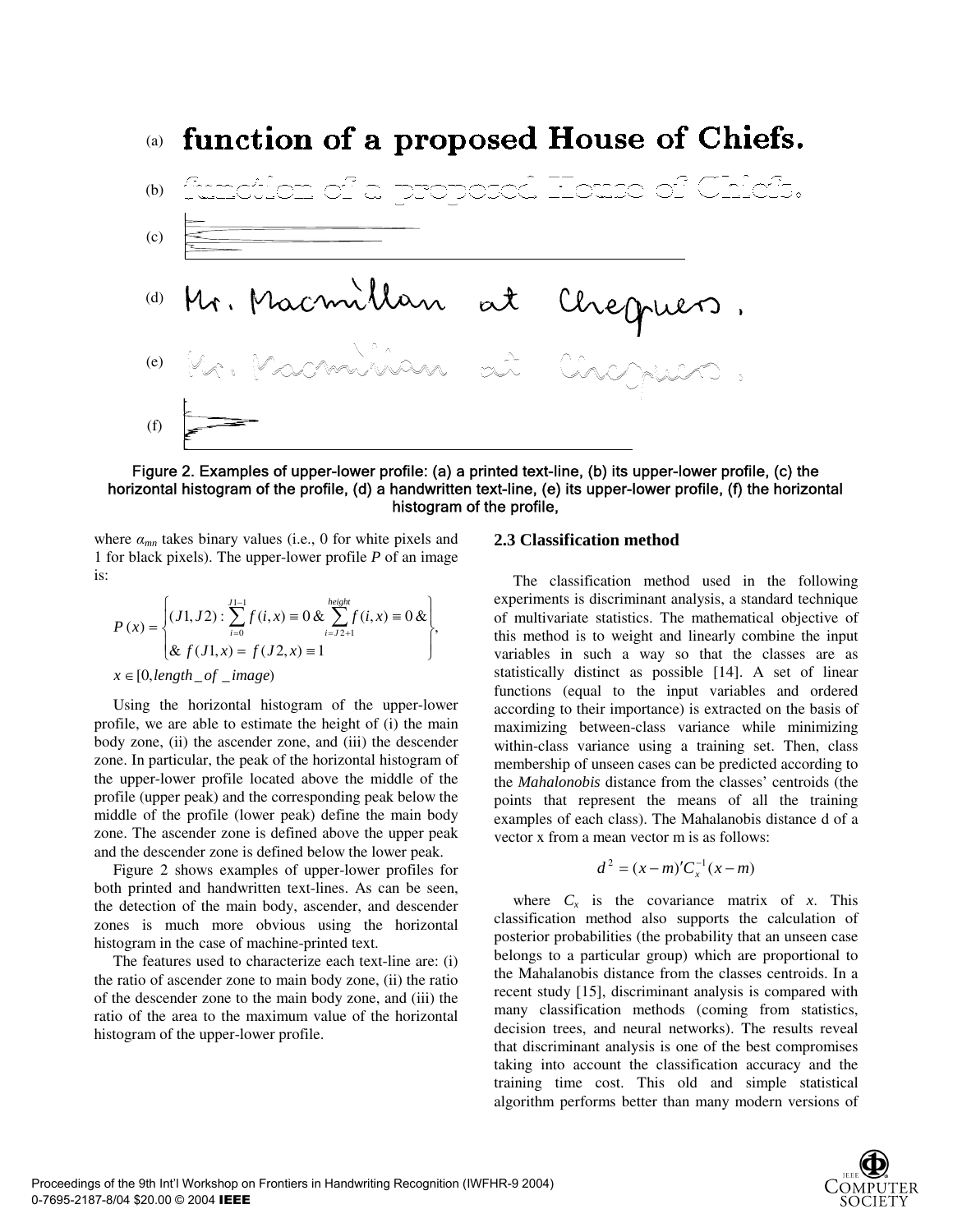| <b>Feature</b>                  |      |
|---------------------------------|------|
| Ascender zone / Main body zone  | 91.3 |
| Descender zone / Main body zone | 93.2 |
| Area / Peak value               | 98 O |

#### Table 1. ANOVA tests for the proposed features (p<0.0001)

statistical algorithms in a variety of problems. Given that it is an easy-to-implement method, it provides an ideal classification algorithm for testing new feature sets.

## **3. Evaluation**

The proposed approach has been tested on document images taken from two databases: IAM-DB (English text) and GRUHD (Greek text). Both databases contain mixed documents (machine-printed and handwritten text areas). 50 document images were randomly selected and preprocessed (see Section 2.1) resulting a series of textlines. For each text-line a vector with the proposed features was calculated. Then, 10-fold cross-validation was applied. The text-lines were divided into ten nonoverlapping sets. Each time a classification model was calculated with training examples taken from one set and evaluated on the remaining sets. This procedure was repeated ten times, each time using a different set as training examples. The average classification accuracy was 98.2 %. A great part of errors come from handwritten text-lines of short length (usually just one word) erroneously classified as printed text.

Another important point is that the proposed approach requires minimal training sets in order to achieve very high accuracy. Using just two training examples for each class (i.e., two text-lines for machine-printed and two textlines of handwritten text as training set) accuracy of 97.9% was achieved.

The significance of the proposed features was tested using the statistical method analysis of variance (aka ANOVA). Specifically, ANOVA tests whether there are significant differences among the classes with respect to the measured values of a particular feature. Table 1 shows the results of this analysis for each feature.  $r^2$  measures the percentage of the variance among feature values that can be predicted knowing the class of the text-line. So, the greater the  $r^2$  value, the most significant the feature. As can be seen, the area to peak value ratio of the horizontal histogram of the upper–lower profile proves to be the most reliable feature.

## **4. Conclusions and future work**

A text identification system was presented, able to discriminate between machine-printed and handwritten text-lines. The proposed solution can handle document pages, identifying text areas and splitting each area into text-lines. A set of simple and easy-to-compute structural characteristics is introduced. According to the presented experiments, the proposed features capture significant amount of the differences between machine-printed and handwritten text providing a good solution for this task.

Preliminary experiments on document images taken from two databases of latin-style languages prove that remarkable results can be aquired using minimal training examples from each class. On the other hand, handwritten text-lines of short length prove to be the most difficult case.

As future work directions, we plan to compare the presented approach with methods that are based on different text-areas (e.g., word-level) and to further investigate the properties of the structural characteristics that are optimal for the discrimination between machineprinted and handwritten text. Moreover, an integrated system should be able to deal with document images that include any type of graphics/fonts.

# **5. References**

[1] Y.Zheng, H.Li, D.Doermann, "Text identification in Noisy Document Images Using Markov Random Field", *Proc of 7th ICDAR,* 2003, pp.599-603.

[2] K.C.Fan, L.S.Wang and Y.T.Tu, "Classification of machine-printed and handwritten texts using character block layout variance", *Pattern Recognition,* 31(9), 1998, pp.1275-1284.

[3] V.Pal and B.B.Chaudhuri, "Machine-printed and handwritten text lines identification", *Pattern Recognition Letters,* 22, 2001, pp.431-441.

[4] K.Nitz, W.Cruz, H.Aradhye, T.Shaham and G.Myers, "An Image-based Mail Facing and Orientation System for Enhanced Postal Automation", *Proc of 7th ICDAR,* 2003, pp.694-698.

[5] H.Ma and D.Doermann, "Gabor Filter Based Multiclass Classifier for Scanned Document Imagrs", *Proc of 7th ICDAR,* 2003, pp.968-972.

[6] U. Marti and H. Bunke, "A full English sentence database for off-line handwriting recognition". *Proc. 5th Int. Conference on Document Analysis and Recognition, ICDAR'99*, 1999, pp. 705 – 708.